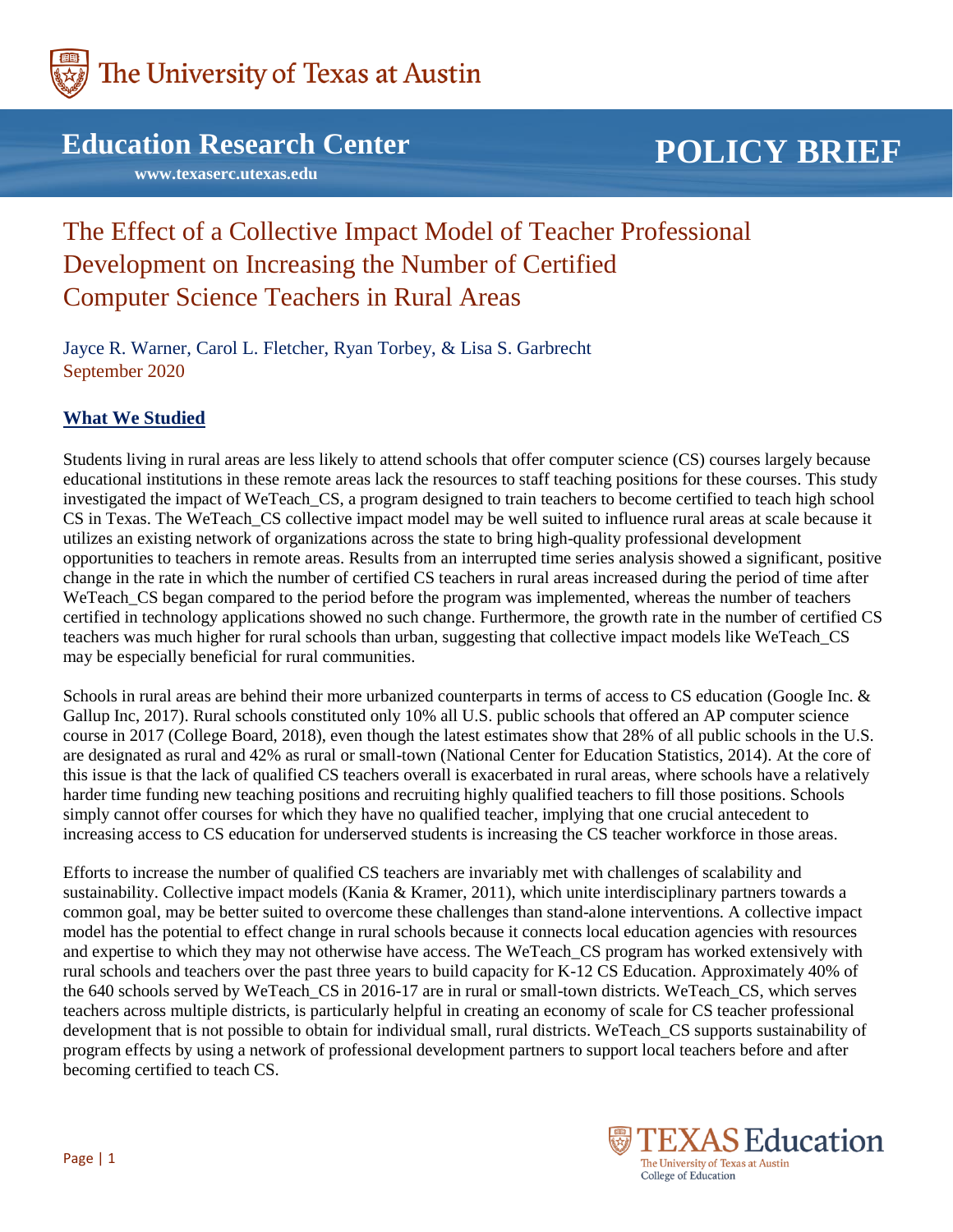#### **How We Analyzed the Data**

This research project examines the effectiveness of the WeTeach\_CS collective impact model for increasing the number of certified CS teachers in rural schools. Interrupted times series (ITS) analysis was used to investigate the impact of the WeTeach CS program on the number of certified computer science teachers in rural schools. ITS is a quasi-experimental method that tests whether the introduction of an intervention produces a change in the target outcome over time for the treatment group to a greater degree than a comparison group. We refer to the periods of time before and after the introduction of the program as the pre-intervention and intervention phases, respectively. Two types of causal effects can be estimated with ITS: level change and slope change. In the current analysis, the presence of a level change would mean a change in the number of certified teachers immediately following the introduction of the WeTeach\_CS program that could not be explained by the overall trend. A statistically significant slope change would indicate that the intervention phase trend differs from the pre-intervention phase trend. Similar level and slope changes for the comparison group would suggest that the observed changes for the treatment group were due to some other factor not accounted for in the analysis.

We hypothesized that the WeTeach\_CS program would positively impact the number of certified CS teachers in rural schools but that this effect would happen gradually over time. Accordingly, we expected results to reveal a statistically significant, positive change in slope but no significant level change. To help rule out the possibility of unknown confounders, we included teachers who obtained certification in technology applications to serve as the comparison group. Technology applications is the certification most similar to the computer science licensure in terms of the content knowledge covered on the certification exam and the curricular content of the courses that a teacher holding that certification would be qualified to teach. Null results for changes in the level and slope of the number of certified technology applications teachers would support inferences that any changes in the number CS-certified teachers are attributable to the WeTeach CS program. We included data on the number of certified teacher across six years, from the beginning of the 2011-12 school year through the end of the 2016-17 school year.

#### **What We Discovered**

Results showed that, as expected, the level change was not statistically significant, indicating that there was no immediate change in the number of certified CS teachers that could not be explained by the overall trend (see Table 1). However, the slope change was statistically significant, signaling that the intervention slope differed from the preintervention slope. The coefficient for this estimate  $(B=6.46)$  suggests that an average of approximately six more

teachers were certified each month in the intervention phase than in the pre-intervention phase. By adding the slope-change coefficient to the coefficient for the preintervention slope (B=0.33), we can calculate the actual slope for the intervention phase.

In doing so, we note that an average of about seven new teachers were certified in CS each month during the time after WeTeach CS began compared to an average of less than one new teacher per month during the time before WeTeach\_CS was implemented. Figure 1 illustrates these trends.

| Table 1. Results of the interrupted time series analysis for |  |  |  |  |
|--------------------------------------------------------------|--|--|--|--|
| teachers certified in computer science                       |  |  |  |  |

|                        | в     | SE   |            | р     |
|------------------------|-------|------|------------|-------|
| Pre-intervention slope | 0.33  | 0.15 | 2.94       | -037  |
| Level change           | 3.09  | 3.79 | 0.82       | - 418 |
| Slope change           | 6 46  |      | 0.44 14.59 | .000  |
| Constant               | 57 47 | 4.91 | 11.48      | .000  |

To check whether these trends were similar or dissimilar to the trends for urban-suburban school districts, we conducted the same analysis for CS teachers in those areas. The statistical significance of this analysis was similar to that of rural schools in that there was no level change but there was a significant change in slope from the preintervention to the intervention phase  $(t(57)=9.11, p<0.001)$ , indicating that there was a significant increase in the rate at

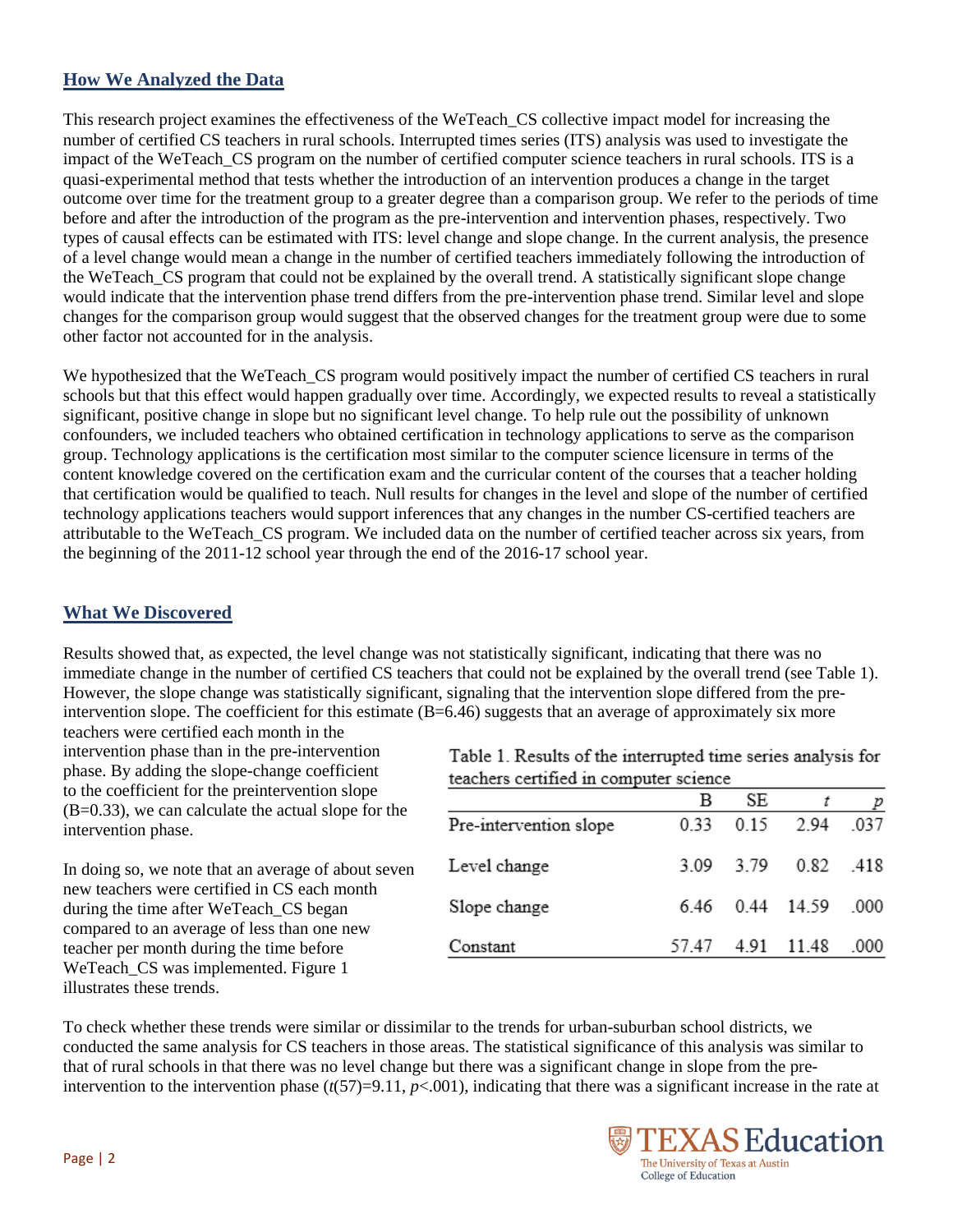which teachers in urban-suburban districts became certified after the start of WeTeach\_CS compared to the period of time before the program. However, the rate at which teachers became certified in rural areas was substantially larger than urban-suburban areas. Whereas the number of certified CS teachers in urban-suburban areas increased by 88% during the intervention phase, it increased by 169% in rural areas during the same period (see Figure 2).

To ensure this difference between rural and urban-suburban areas was unique to the intervention phase and not simply a continuation of differences that existed prior to the intervention, we calculated the percent change for comparable periods of time before and after the start of the WeTeach\_CS program.



Figure 1. The number of certified CS teachers in rural areas before and after the start of the WeTeach CS program

Because the intervention phase comprised a two-year period and the pre-intervention phase comprised a period of four years in the analysis, we calculated the pre-intervention percent change using just the two years prior to the start of WeTeach\_CS and found that the number of CS teachers increased by 31% in urban-suburban areas and 34% in rural areas during this time period. Thus, whereas the rate in which teachers became certified in urban-suburban areas was twice as large during the two years of the intervention phase than the last two years of pre-intervention phase (63% vs 31%, respectively), it was over five

times greater in rural areas (178% vs 34%).

To aid in ruling out the presence of unknown confounding factors, an interrupted time series analysis was run on the comparison group, rural teachers obtaining certification in technology applications. In conducting this analysis, we followed the same procedures used to conduct the analysis for rural CS teachers. Results showed no statistically significance change in level or slope (see Table 2).

Thus, we conclude that there were no changes in the number of certified technology applications teachers immediately after the start of the intervention phase that could not be



Figure 2. The number of certified CS teachers in rural and urban-suburban areas before and after the start of the WeTeach CS program

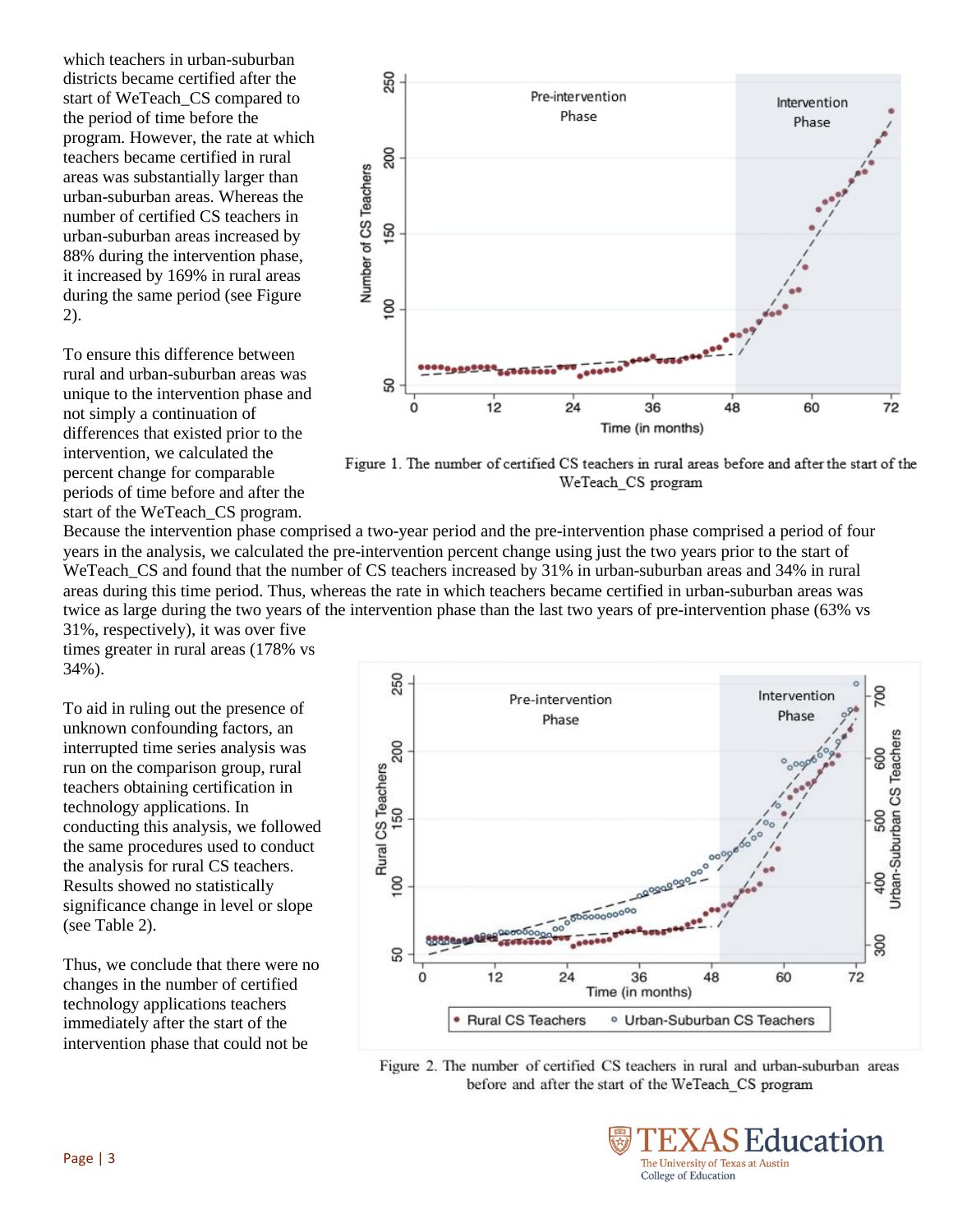accounted for by the overall trend, nor was there any difference between the trends in the intervention and pre-intervention phases.

#### **Policy Recommendations**

Table 2. Results of the interrupted time series analysis for teachers certified in technology applications

|                        | в       | SE.   |         |      |
|------------------------|---------|-------|---------|------|
| Pre-intervention slope | 4.33    | 0.63  | 683     | -000 |
| Level change           | $-2.24$ | 11.55 | $-0.19$ | -847 |
| Slope change           | 127     | 1 73  | 0.73    | 467  |
| Constant               | 106044  | 20.70 | 51.24   | 000  |

The results of this study demonstrate that large-scale collective impact interventions can be effective in increasing the number of

certified CS teachers. Moreover, given the statistically significant change in slope between the pre-intervention and intervention phases, this study shows that program effects can be sustained over time. Perhaps most importantly, the WeTeach CS program seemed to have had an even greater impact in rural schools, where the number of certified CS teachers increased by 178% compared to 63% in urban-suburban areas.

Whereas previous research on increasing the teacher workforce in high-need areas focused on interventions enacted on relatively smaller scales (typically at the district level), this study provides evidence for the effectiveness of a largescale intervention as it was implemented across an entire state. WeTeach\_CS appears to be implementing a promising strategy yielding positive results across the large socioeconomic and geographic diversity of Texas. We believe the distinguishing factors that have contributed to the success of the WeTeach CS program lay in its utilization of the collective impact model as well as its combination of financial incentives with ample available training. The results of this study provide strong evidence for the value of collective impact models for effecting change in rural areas and across large geographic regions generally.

The unique impact on rural areas may have been due to three challenges that rural school districts face to a greater degree than urban and suburban districts. First, while many school districts, regardless of geography, lack computer science expertise, school districts in urban and suburban areas can often tap into nearby institutions of higher education and industry partners to access resources. Second, administrators and teachers in rural communities often have overlapping responsibilities due to the small school size and simply lack the bandwidth to launch and support new initiatives in which they lack personal expertise. Finally, it if often the case that rural school districts simply lack the ability to afford expensive initiatives, such as implementing new courses and training teachers in new content areas.

We theorize that WeTeach CS has been more successful in rural communities because it addresses these specific challenges. Collective impact models like WeTeach\_CS, which function at a large scale and create collaborative networks of like-minded organizations, can be especially beneficial for educational institutions in remote areas. With the collective impact model, small rural schools can leverage the expertise of the network to compensate for limited CS expertise within their organizations. While these schools are geographically isolated, through collective impact they become connected to institutions of higher education, industry partners, and other teachers and schools all focused on addressing the same challenges. Because rural schools have relatively few teachers, it is difficult for individual school districts to achieve an economy of scale to support the creation and growth a CS program. However, in a collective impact model the investment can be distributed across an entire statewide network, thus achieving the economy of scale that would be too inefficient for rural districts to do on their own. The CS certification preparation training provided by the WeTeach\_CS program purposefully leverages the strengths of the collaborative network, allowing the local organizations to utilize their existing relationships with teachers to propagate the online course and promote inperson training sessions. This allowed the initiative to scale more quickly into all areas of the state while keeping the financial cost to schools and districts at manageable levels.

*The full published version of this study can be found at<https://doi.org/10.1145/3287324.3287418>*